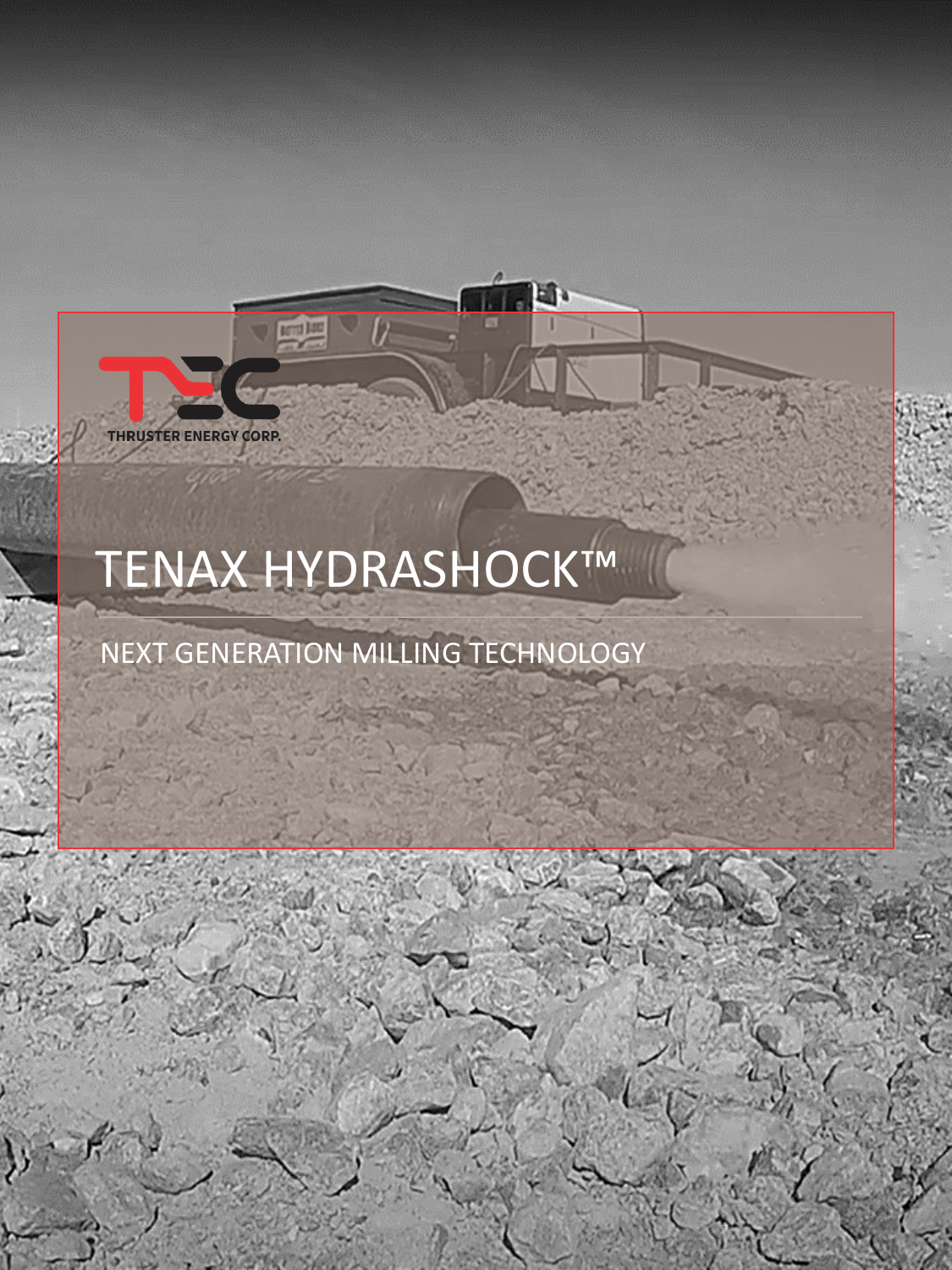



**The HydraShock represents an evolution in conventional jarring technology. The HydraShock uses the entire string as a jar, to find and remove a stuck point.** 

**During a mill out, sand and plug debris can settle and can cause the tubing to become stuck. Due to the limitations of Coiled Tubing's cycling fatigue, few attempts can be made to free the stuck pipe. This is the reason the HydraShock system was invented. Without moving the tubing at surface we can create a dynamic event in the wellbore to free the tubing. This eliminates excessive costs and risks due to cycling fatigue. The 2.88" HydraShock is capable of firing up to 50 jarring events. How does it work?**



**Ideally, the "Run in Place Tool" should be ran as part of every Milling BHA. This is what will allow the Delta 'N' balls to seat against, pressure up and then pressure release. The Run in Place Tool also houses the spent Delta 'N' balls. Conversely, if the Run in Place Tool was not ran initially as part of the Milling BHA, the TENAX Rescue Tool can be deployed from surface, and land on top of the internal coil connector. Once seated on top of the internal connector, Delta 'N' balls can be deployed and landed there.**

**info@thrusterenergy.com www.thrusterenergy.com 1.877.698.3570**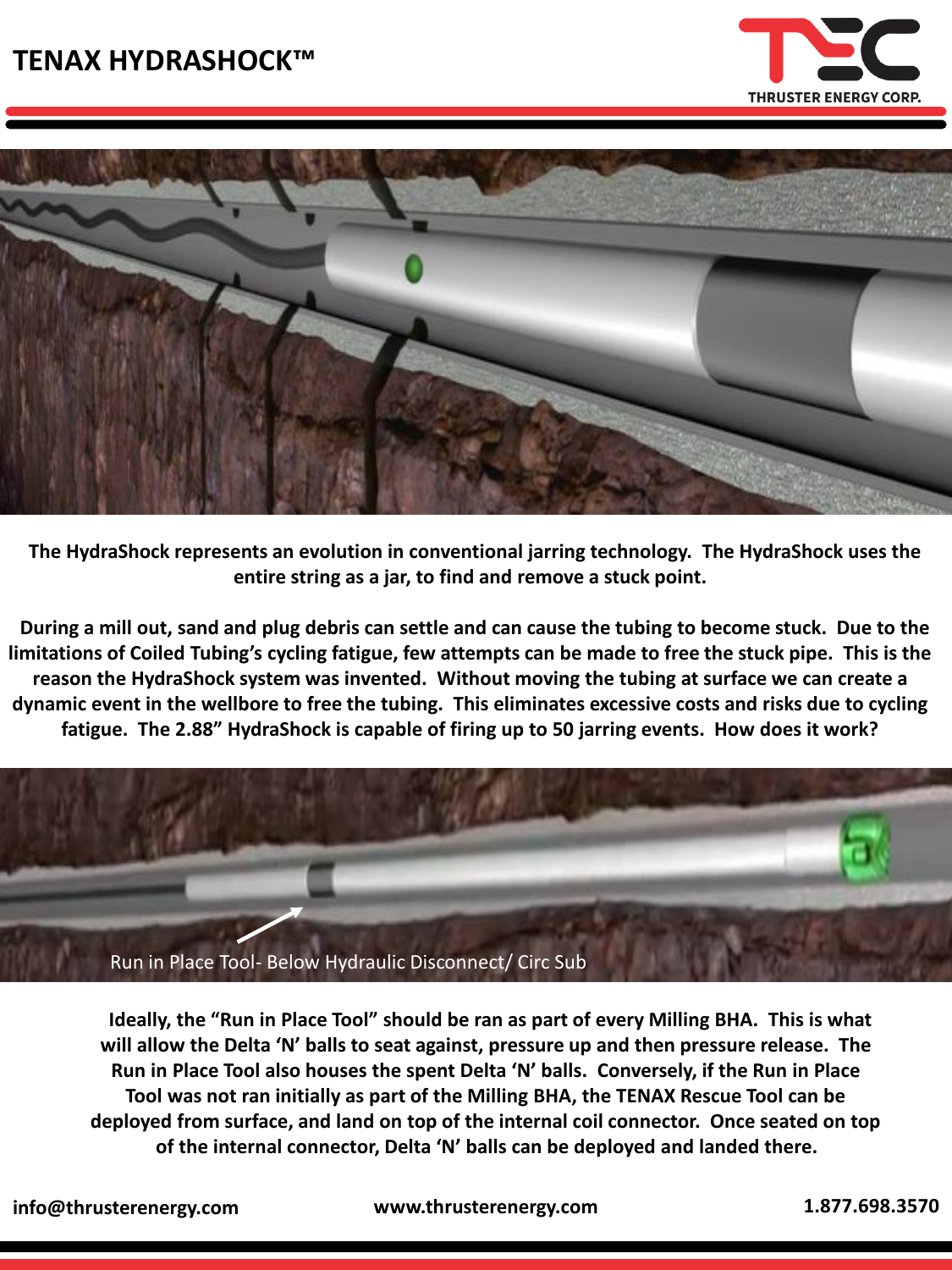## Hell And Back System (HABS)- Extreme Milling BHA **TENAX HYDRASHOCK™**











#### **Excellent Option for Low Bottom Hole Pressure Wells!**

**A pre-determined PSI Value Delta 'N' ball is deployed through the Coiled Tubing…**

**…and makes its way down passed the stuck point above the BHA onto the Run-in-Place Tool or conversely the TENAX Rescue Tool.**

**The Delta 'N' Ball lands on the seat in the Run in Place Tool, creating differential pressure. Depending on the value of the Delta 'N' Ball selected, the pressure will increase until the value of the Delta 'N' Ball is exceeded. During this process, the tubing above the stuck point transitions from being in tension…**

**…to compression, straightening out the Coiled Tubing. The tubing below the stuck point goes from being in a natural helix to a state of charged elongation.** 

**Once the HydraShock™ fires, a dynamic event occurs that utilizes the energy stored in both the fluid and the tubing. The mix of fluid propulsion and spring force acts on both sides of the stuck point, breaking free at the weakest part of the fill.**

**This process can be repeated up to 50 times, or until tubing is free.**

#### **info@thrusterenergy.com www.thrusterenergy.com 1.877.698.3570**